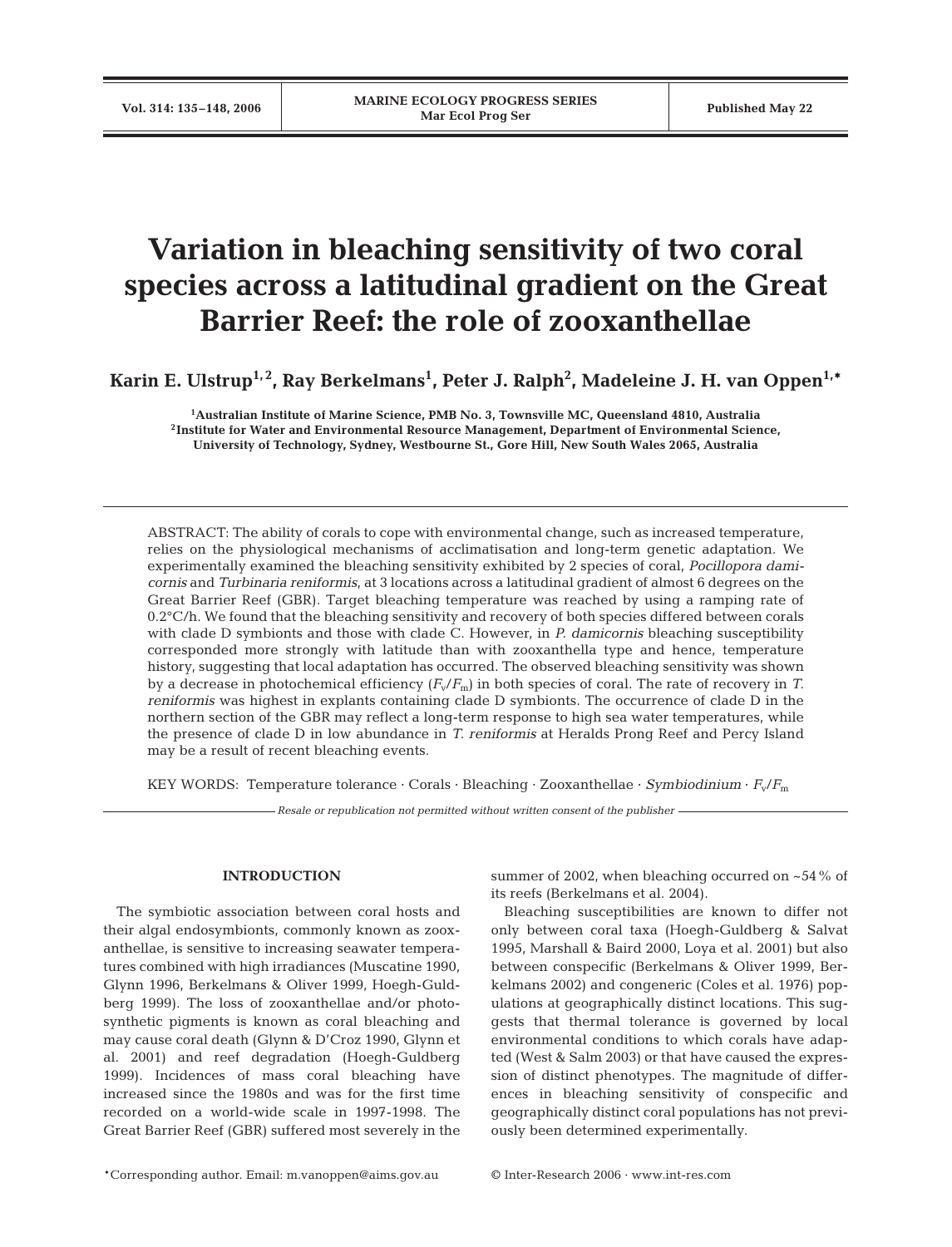It has been shown that the physiological responses of some corals are significantly affected by the type of zooxanthellae harboured (Rowan et al. 1997, Baker 2001, Glynn et al. 2001, Little et al. 2004, Rowan 2004). Furthermore, several studies have shown that some combinations of corals and their symbionts may be environmentally determined (Rowan et al. 1997, Toller et al. 2001, Ulstrup & van Oppen 2003, Baker et al. 2004, Fabricius et al. 2004). For example, the distribution of symbionts has shown clear patterns of photic zonation resulting in the partitioning of genetically distinct zooxanthellae between irradiance habitats in *Montastraea anularis* (Rowan et al. 1997) and *Acropora* spp. (van Oppen et al. 2001, Ulstrup & van Oppen 2003). Similar results have been found with regard to latitude (Loh et al. 2001, Rodriguez-Lanetty et al. 2001, Savage et al. 2002). It has also been shown that some symbiont genotypes are better suited to withstand elevated thermal exposure than others. For instance, Glynn et al. (2001) showed that *Pocillopora damicornis* colonies in the far-eastern Pacific harbouring clade D had suffered less from the 1998 mass coral bleaching event than those that associated with symbionts of a different genotype. Furthermore, clade D zooxanthellae inhabiting *Pocillopora* colonies showed higher photosystem activity than their clade C counterparts during elevated temperatures (Rowan 2004). These studies combined support the notion that clade D generally may be adapted to higher temperatures.

In this study, we examine the intra- and inter-colony distribution of zooxanthella types in 13 populations and the differences in temperature tolerances in 3 latitudinally distinct populations of 2 species of coral; 1 bleaching sensitive (*Pocillopora damicornis*) and 1 bleaching resistant (*Turbinaria reniformis*) species. We use variable chlorophyll *a* fluorescence (Jones et al. 1998, Ralph et al. 2001, Hill et al. 2004) as a measure of photoinactivation (decline in PSII activity), and zooxanthella density (Hoegh-Guldberg & Smith 1989, Berkelmans & Willis 1999, Glynn et al. 2001) to study heat stress responses in these corals. By comparing 2 coral species with contrasting bleaching sensitivity we hope to further our understanding of the processes and mechanisms involved in local adaptation to bleaching conditions.

## **MATERIALS AND METHODS**

Examination of bleaching sensitivity was conducted on populations from the northern, central and southern section of the GBR (Fig. 1, Table 1). Only mid-shelf reefs were targeted to minimise any effects of crossshelf position. However, additional genetic identification of zooxanthella communities was performed on a



Fig. 1. Map of the Australian eastern sea border showing collection sites: <sup>a</sup>Locations of sea temperature measurements; <sup>b</sup>locations of experimental bleaching samples

wider range of populations, including populations from inner- and mid-shelf locations (Fig. 1, Table 1).

**Sampling.** Nine coral colonies of each of *Pocillopora damicornis* and *Turbinaria reniformis* were sampled in August 2003 at Lizard Island (14.4° S, 144.3° E, northern GBR), Big Broadhurst Reef (18.3° S, 147.4° E, central GBR) and Wistari Reef (23.3° S, 151.5° E, southern GBR) (*P. damicornis* only). *P. damicornis* generally occurred and was sampled at depths between 1 and 10 m, whereas *T. reniformis* was sampled at depths between 3 and 15 m. *T. reniformis* could not be found at Wistari Reef and instead was sourced from Heralds Prong Reef (21.3° S, 151.2° E, southern GBR) (Fig. 1). Corals were maintained in flowing seawater (26°C) and transported to the Australian Institute of Marine Science (AIMS) in Townsville, where the bleaching sensitivity experiment was carried out.

**Sea temperature measurements.** To describe the relative climatology across a latitudinal gradient of the GBR, sea temperatures from 5 locations were obtained from the CRC (Cooperative Research Centre) Reef's long-term temperature monitoring program (www. reeffutures.org/topics/bleach/loggers.cfm). Daily averages were calculated from loggers (Dataflow Systems) deployed at 6 to 9 m depth over a 6 to 8 yr period be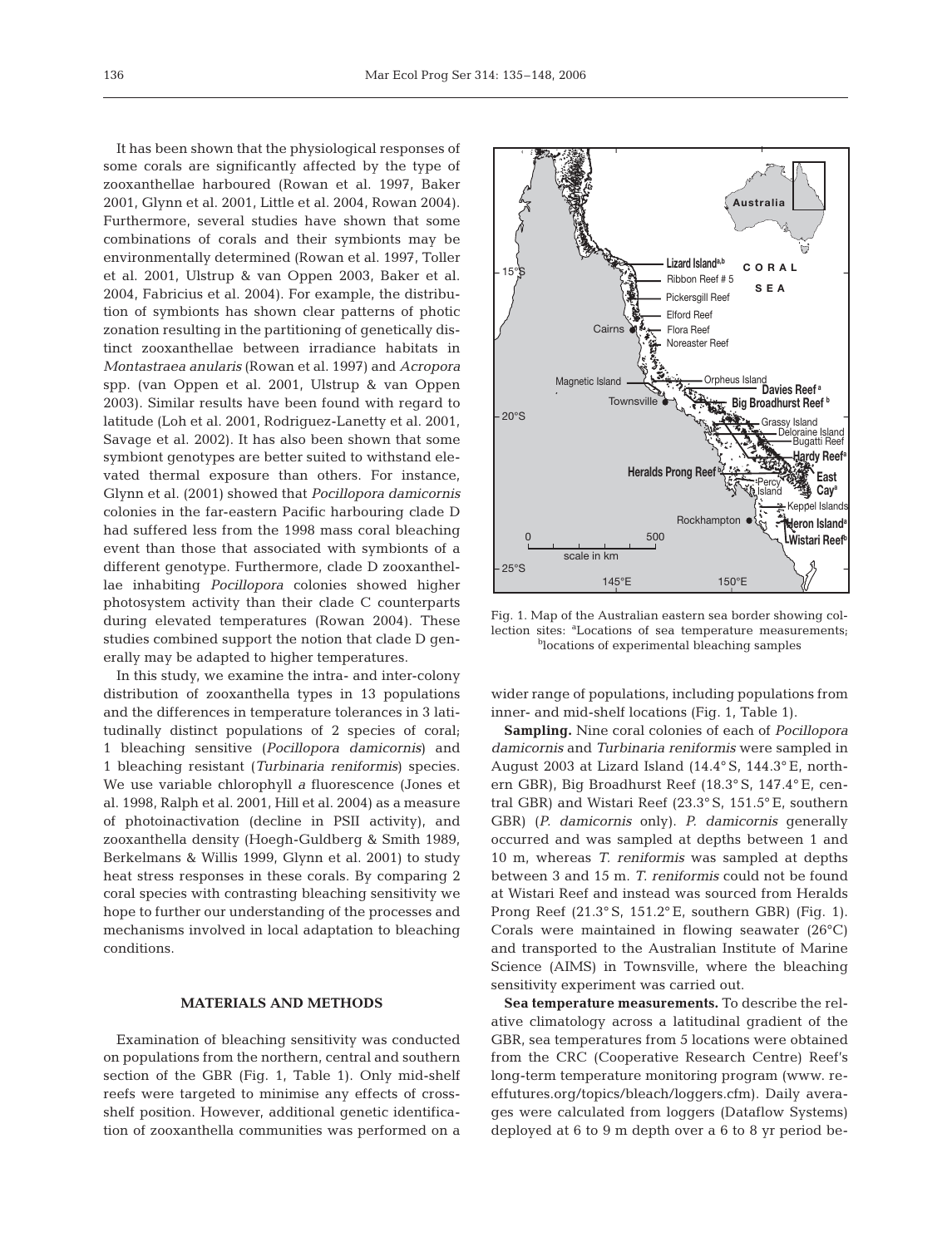Table 1. *Pocillopora damicornis* and *Turbinaria reniformis*. Coral collection sites (see also Fig. 1), sample numbers (n), observed frequencies of zooxanthella type(s) present in both coral species (dominant clade in bold), and shelf position are given. Observed single-stranded conformation polymorphism genotype frequencies of clade  $A<sub>t</sub> C1$ , and D are  $f<sub>A</sub>$ ,  $f<sub>C1</sub>$  and  $f<sub>D</sub>$ , respectively

| Sampling location          |              |                          |                          | $- P.$ damicornis $-$    |                          |                          | $-$ T. reniformis –      | Shelf position           |       |
|----------------------------|--------------|--------------------------|--------------------------|--------------------------|--------------------------|--------------------------|--------------------------|--------------------------|-------|
|                            |              | $\, {\rm n}$             | $f_{\cal A}$             | $f_{C1}$                 | $f_D$                    | $\mathbf n$              | $f_{C1}$                 | $f_D$                    |       |
| <b>Northern GBR</b>        |              |                          |                          |                          |                          |                          |                          |                          |       |
| Lizard Island              | Sun          | 10                       | $\mathbf{1}$             | 10(9)                    | 4                        | 10                       | 10                       | 10                       | Mid   |
|                            | Shade        | 10                       | $\mathbf{1}$             | 10(9)                    | $\overline{4}$           | 4                        | 4                        | 4                        |       |
| Ribbon Reef #5             | Sun          | 10                       | $\overline{\phantom{0}}$ | 10                       | $\overline{2}$           | 2                        | $\overline{2}$           | $\overline{2}$           | Outer |
|                            | Shade        | 10                       | $\overline{\phantom{0}}$ | 10                       | $\overline{2}$           | $\overline{2}$           | $\overline{2}$           | $\overline{2}$           |       |
| Pickersgill Reef           | Sun          | 10                       | $\equiv$                 | 10                       | $\overline{\phantom{0}}$ | 7                        | 7                        | 7                        | Mid   |
|                            | Shade        | 9                        | ÷                        | 9                        | $\equiv$                 | 7                        | 7                        | 7                        |       |
| <b>Elford Reef</b>         | Sun          | 9                        | $\overline{\phantom{0}}$ | 9                        | $\overline{\phantom{0}}$ | 7                        | 7                        | 7                        | Mid   |
|                            | Shade        | 10                       | $\overline{\phantom{0}}$ | 10                       | $\qquad \qquad -$        | 10                       | 10                       | 10                       |       |
| Flora Reef                 | Sun          | 8                        | ÷                        | 8                        | $\overline{\phantom{0}}$ | 8                        | 8                        | 8                        | Mid   |
|                            | Shade        | 10                       | $\overline{\phantom{0}}$ | 10                       | $\overline{\phantom{m}}$ | 9                        | 9                        | 9                        |       |
| Noreaster Reef             | Sun          | 10                       | $\equiv$                 | 10                       | $\overline{2}$           | 9                        | 9                        | 9                        | Mid   |
|                            | Shade        | 10                       | $\qquad \qquad -$        | 10                       | $\overline{2}$           | 10                       | 10                       | 10                       |       |
| <b>Central GBR</b>         |              |                          |                          |                          |                          |                          |                          |                          |       |
| Orpheus Island             | Sun          | 10                       | $\overline{\phantom{0}}$ | 10                       | $\overline{\phantom{0}}$ | $\overline{\phantom{0}}$ |                          | -                        | Inner |
|                            | Shade        | 10                       | $\overline{\phantom{0}}$ | 10                       | $\qquad \qquad -$        | $\overline{\phantom{0}}$ | $\overline{\phantom{0}}$ | $\equiv$                 |       |
| Magnetic Island            | Sun          | 10                       | $\overline{\phantom{0}}$ | 10                       | $\qquad \qquad -$        | 10                       | 10                       | $\overline{\phantom{0}}$ | Inner |
|                            | Shade        | 10                       | ÷                        | 10                       | $\qquad \qquad -$        | 10                       | 10                       | ÷                        |       |
| <b>Big Broadhurst Reef</b> | Sun          | 8                        | $\overline{\phantom{0}}$ | 8                        | 3                        | 9                        | $\boldsymbol{9}$         | $\overline{\phantom{0}}$ | Mid   |
|                            | Shade        | 10                       | $\overline{\phantom{0}}$ | 10                       | 3                        | 8                        | 8                        | $\overline{\phantom{0}}$ |       |
| Grassy Island              | Sun          | $\overline{\phantom{0}}$ | $\overline{\phantom{0}}$ | $\overline{\phantom{0}}$ | $\overline{\phantom{0}}$ | 10                       | 10                       | $\overline{\phantom{0}}$ | Inner |
|                            | Shade        | $\overline{\phantom{0}}$ | ÷                        | $\overline{\phantom{0}}$ | $\overline{\phantom{0}}$ | 10                       | 10                       | $\equiv$                 |       |
| Deloraine Island           |              | 10                       |                          | 10                       |                          |                          |                          |                          |       |
|                            | Sun<br>Shade |                          | $\overline{\phantom{0}}$ | 9                        | $\qquad \qquad -$        | $\overline{\phantom{0}}$ | $\overline{\phantom{0}}$ | $\overline{\phantom{0}}$ | Inner |
|                            |              | 9                        | $\overline{\phantom{0}}$ |                          | $\overline{\phantom{0}}$ | $\overline{\phantom{0}}$ | $\overline{\phantom{a}}$ | $\overline{\phantom{0}}$ |       |
| <b>Bugatti Reef</b>        | Sun          | 7                        | $\overline{\phantom{0}}$ | 7                        | $\qquad \qquad -$        | 10                       | 10                       | $\overline{\phantom{0}}$ | Mid   |
|                            | Shade        | 7                        | $\overline{\phantom{0}}$ | 7                        | $\equiv$                 | 10                       | 10                       | ÷                        |       |
| <b>Southern GBR</b>        |              |                          |                          |                          |                          |                          |                          |                          |       |
| Herald Prong Reef          | Sun          | 10                       | $\overline{\phantom{0}}$ | 10                       | $\overline{\phantom{0}}$ | 8                        | 8                        | 6                        | Mid   |
|                            | Shade        | 9                        | -                        | $\boldsymbol{9}$         | $\qquad \qquad -$        | 8                        | 8                        | 6                        |       |
| Percy Island               | Sun          | 10                       | $\overline{\phantom{0}}$ | 10                       | $\overline{\phantom{0}}$ | 10                       | 10                       | $\mathbf{1}$             | Inner |
|                            | Shade        | 8                        | -                        | 8                        | $\overline{\phantom{0}}$ | 10                       | 10                       | $\mathbf{1}$             |       |
| Keppel Islands             | Sun          | 10                       | $\overline{\phantom{0}}$ | 10                       | $\overline{\phantom{0}}$ | 10                       | 10                       | $\equiv$                 | Inner |
|                            | Shade        | 7                        |                          | 7                        | $\overline{\phantom{0}}$ | 10                       | 10                       |                          |       |
| Wistari Reef               | Sun          | 9                        | $\overline{\phantom{0}}$ | 9                        | $\overline{\phantom{0}}$ | $\overline{\phantom{0}}$ | $\overline{\phantom{0}}$ |                          | Mid   |
|                            | Shade        | 9                        |                          | 9                        | L.                       | $\overline{\phantom{0}}$ | $\overline{a}$           |                          |       |

tween 1995 and 2005 on the reef slope at Lizard Island (14° 41.3' S, 145° 26.6' E), Davies Reef (18° 48.4' S, 147° 40.1' E), Hardy Reef (19° 44.0' S, 149° 10.0' E) East Cay (21° 28.3' S, 152° 34.0' E) and Heron Island (23° 26.6' S, 151° 54.7' E). Davies Reef temperatures were recorded approximately 6 km from the collection site at Big Broadhurst Reef, while Hardy Reef is located approximately 300 km north and East Cay approximately 140 km east (i.e. same latitude), respectively, of our collection site at Heralds Prong Reef. Heron Island temperatures were recorded approximately 3 km from our collecting site at Wistari Reef. A 10 d smoothing function was applied to the data to highlight seasonal patterns. The temperature at collection sites corresponded to the averaged temperature observed in August as represented in Fig. 2.

**Experimental procedure.** The corals were placed in large indoor holding tanks with flow-through seawater



Fig. 2. Average daily temperatures for the reef slope (6 to 9 m depth) for each day (48 measurements per d) at Lizard Island, Davies Reef, Hardy Reef, East Cay and Heron Island. A 10 d smoothing function is applied to indicate the general trend in yearly temperatures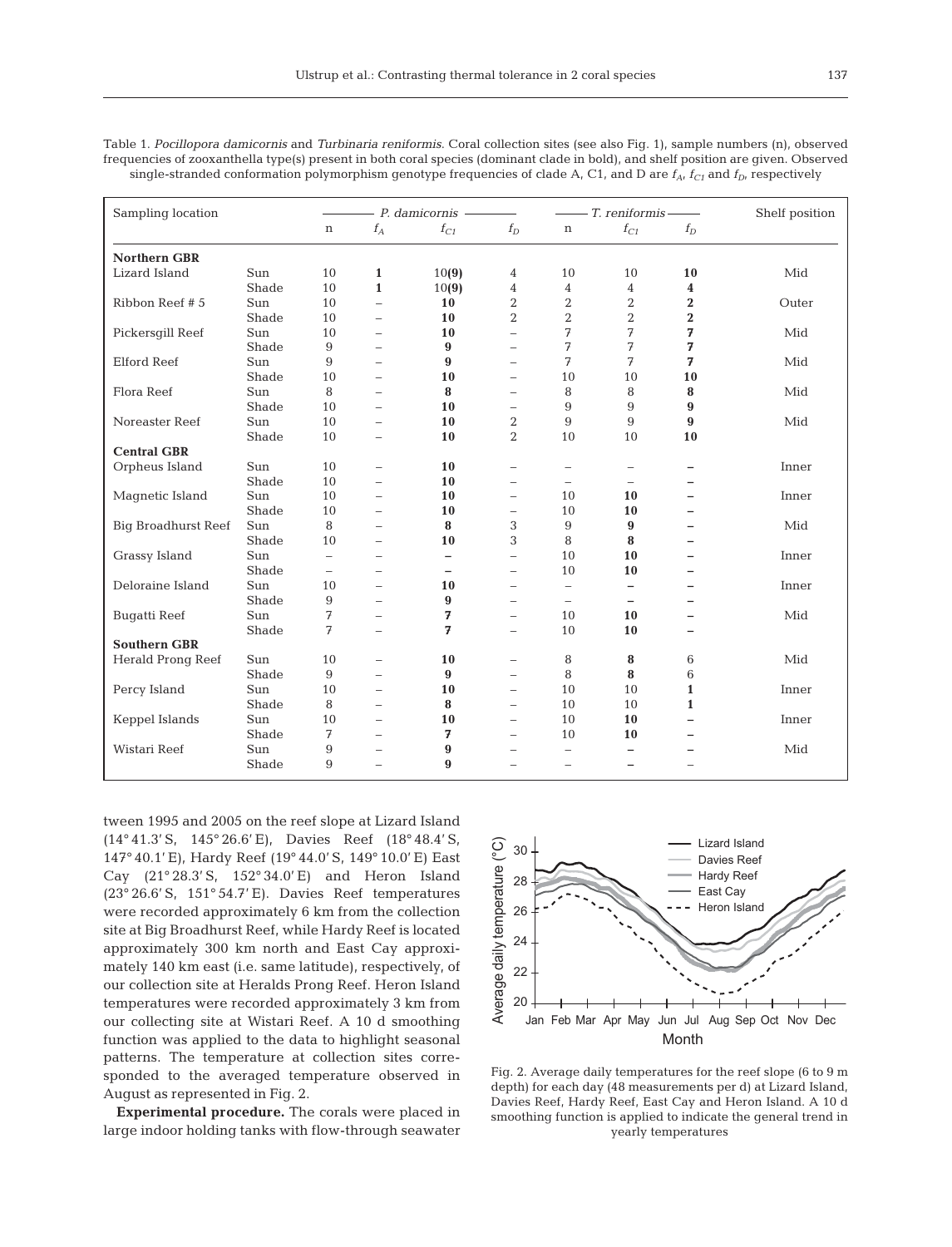and acclimated to the control conditions for 2 wk prior to heating. Four experimental holding tanks, each containing ~1200 l of unfiltered seawater, were fitted with 2 heating elements (2.4 kw titanium, Thermal Electric Elements). Bleaching temperatures (29°C, 31°C, 33°C) were attained by ramping at 0.2°C/h. The 3 experimental bleaching temperatures and 1 control temperature (26°C) were maintained for 2 wk and subsequently experimental treatments were reduced to 26°C for recovery for an additional 2 wk. Temperature of the supply water was computer-controlled to target temperature  $\pm$  0.02 to 0.09°C SD (averaged and logged at 10 min intervals) (Turner et al. 2002). Temperature variation within the holding tanks was minimised by circulation of water  $({\sim}2000 \; l \; h^{-1})$  via submersible pumps (SICCE ULTRA 7000). Heated seawater was pumped from each holding tank into 3 replicate 35 l bins containing coral fragments. Metal halide lamps (400 watts:BLC, 10 000°K) provided a spectral output suitable for photosynthesis. Coral explants were exposed daily to approximately 300 µmol photons  $m^{-2}$  s<sup>-1</sup> (LiCor) for 12 h followed by 12 h of darkness. One fragment from each of 9 *Pocillopora damicornis* and *Turbinaria reniformis* colonies from each of the 3 populations were represented in each bin.

Three additional samples of *Pocillopora damicornis* and *Turbinaria reniformis* from northern (Lizard Island), central (Big Broadhurst Reef) and southern (*P. damicornis*, Wistari Reef; *T. reniformis*, Heralds Prong Reef) GBR were placed in each of the 3 bins  $(n = 9)$ belonging to each of the 4 temperature treatments to verify the progression of bleaching by determining the density of zooxanthellae inside the coral tissue. One sample from each species in each of the bins was subsampled  $(n = 3)$  before heating  $(t = 0 d, n = 12)$ , immediately after heating  $(t = 14 d, n = 3)$  and at the end of the recovery period  $(t = 28 d, n = 3)$ . The approximate number of *Symbiodinium* cells in the samples was calculated from the average of 8 replicate haemocytometer counts and standardised to the liquid volume in which they were extracted and related to the coral surface area using the wax weight method described in Stimson (1997). The percentage change in zooxanthella density of explants exposed to 29 and 31°C in relation to those exposed to 26°C was calculated.

Single-point measurements of dark-adapted maximum quantum yield of PSII  $(F_v/F_m)$  (e.g. Schreiber 2004) were used to test the photosynthetic health (photochemical efficiency) of the zooxanthellae of all coral fragments ( $n = 27$  per species per bin) throughout the pre-bleaching (data not shown), bleaching and recovery periods. Maximum quantum yield in corals (darkadapted) was determined using a Diving-PAM fluorometer (Walz) after at least 8 h of darkness. Samples were illuminated with  $< 2 \mu$ mol photons m<sup>-2</sup> s<sup>-1</sup> during

sampling. The percentage change in  $F_v/F_m$  of explants measured every 2 d was calculated in relation to preheating measurements. No samples were replaced in the statistical analysis. The assessment of death among explants was based on combined observations of fluorescence signals, lack of coral tissue movement and algal overgrowth.

**Genetic identification of zooxanthellae in field colonies.** Zooxanthellae harboured in sun- and shadeexposed tissues of 10 collected explants from each of the 3 experimental populations of both *Pocillopora damicornis* and *Turbinaria reniformis* were genetically identified. Only 9 of those were used in the bleaching sensitivity experiments. Hence, intra-colonial variability of zooxanthellae communities was assessed by sampling top and basal parts of colonies, which showed clear differences in colouration. Some colonies of *T. reniformis* did not show morphologies which had basal parts but were creeping partially up and under an overhang. In such cases, shaded samples were collected from these parts of the colonies.

To obtain a wider regional overview of symbiont types in these coral species, *P. damicornis* was collected from an additional 12 reefs and *T. reniformis* from an additional 10 reefs from north to south as follows: Ribbon Reef # 5 (15.2°S, 145.3°E), Elford Reef (16.6°S, 146.3°E), Flora Reef (17.1°S, 146.2°E), Noreaster Reef (17.5°S, 146.4°E), Orpheus Island (18°35'S, 146°20'E) (*P. damicornis*), Magnetic Island (19°15'S, 146°50'E), Grassy Island (20.1°S, 148.3°E), Deloraine Island (20.9°S, 149.4°E), Bugatti Reef (20.1°S, 150.2°E), Heralds Prong Reef (21.3°S, 151.2°E) (*P. damicornis*), Percy Island (21.4°S, 150.1°E), Keppel Islands (23.1°S, 150.6°E) (Fig. 1, Table 1). The sampling locations covered 1400 km in latitude as well as inner-, mid-, and outer shelf locations (Fig. 1, Table 1).

DNA was extracted from the corals using the DNeasy tissue extraction kit (Qiagen). The zooxanthella ribosomal DNA internal transcribed spacer 1 (ITS1) was PCR amplified as described in van Oppen et al. (2001), using a fluorescently labeled forward primer. Single-stranded conformation polymorphism (SSCP) (Sunnucks et al. 2000) analysis and DNA sequence analysis was used to determine the genetic identity of the zooxanthella samples. For SSCP analysis, amplicons were denatured at 98°C and snapcooled on ice to allow the single-stranded DNA (ssDNA) to fold back onto itself. The products were run on a 4% non-denaturing polyacrylamide gel and visualized using the GelScan2000 system (Corbett Research) to obtain SSCP profiles. PCR products that resulted in different SSCP profiles were sequenced as described in van Oppen et al. (2001) and compared to existing sequences stored in Genbank (www.ncbi. nlm.nih.gov).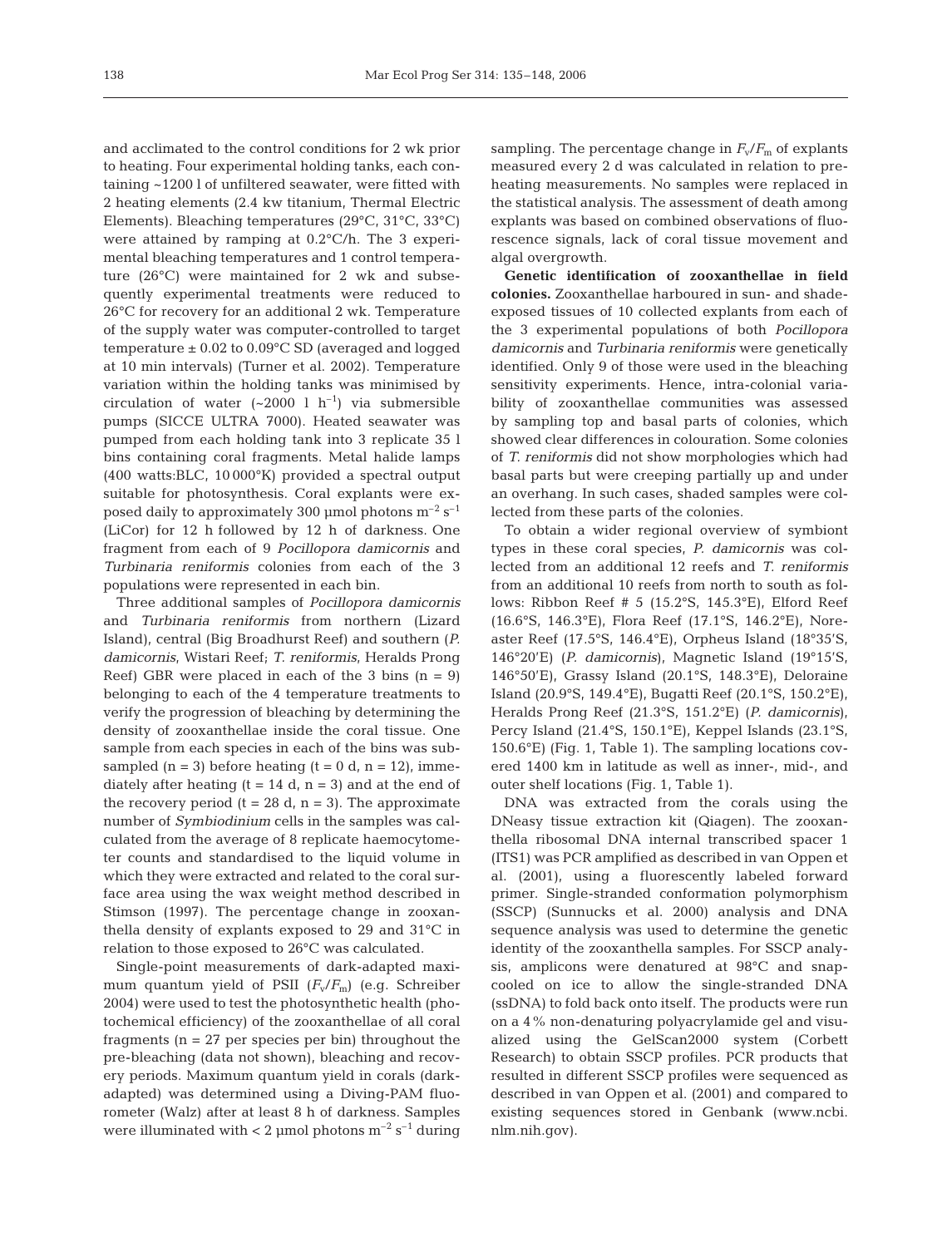**Statistical analyses.** Comparisons of zooxanthella densities prior to, after heating and after recovery of latitudinally distinct populations of *Pocillopora damicornis* and *Turbinaria reniformis* were tested using 1-way ANOVA. Since all explants of both species died during the 2 weeks of exposure to 33°C, only samples which were exposed to 29°C and 31°C were statistically analysed. Assumptions of normality and of homogeneity of variances were tested using Smirnov-Komolgorov's and Levene's test, respectively. The non-parametric Kruskal–Wallis test was performed where normality and equal variance were not achieved.

Factorial univariate, repeated measured analysis of variance was performed on  $F_v/F_m$  measurements in order to determine the relationship of temperature treatments with latitudinally distinct populations of *Pocillopora damicornis* and *Turbinaria reniformis*. Day was analysed as within-subject factor as they were repeated measures on the same colony and Temp (temperature) and Location were analysed as between-subject factor (see Table 4 & 5). Bleaching and recovery periods were analysed separately. Where ANOVA determined a significant difference, Box's test of equality of covariance matrices was used to test the homogeneity of variances across groups. Also, the assumption of sphericity was tested. Where assumptions of the analyses were not met, the Greenhouse-Geisser adjustment was performed (Quinn & Keough 2002). Tukey's multiple comparisons were used to establish independency between treatments, populations and species. All analyses were performed using SPSS software v11.0.0.

### **RESULTS**

## **Temperature range**

Fig. 2 shows the daily sea water temperature averages for the reef slope (6 to 9 m depth) for each day of the year from Lizard Island, Davies Reef (our surrogate for Big Broadhurst Reef), Hardy Reef and East Cay (our surrogates for Heralds Prong Reef) and Heron Island (our surrogate for Wistari Reef). Although we were unable to obtain data in the near vicinity of Heralds Prong Reef it is a reasonable assumption that the temperature regime at this location would fall within the range of that observed at Heron Island, East Cay and Hardy Reef. The annual temperature variation corresponds with latitude. Heron Island shows the lowest winter and summer sea surface temperatures (20.7°C and 27.2°C, respectively), whereas Lizard Island shows the highest winter and summer daily average sea surface temperatures (23.8°C and 29.3°C, respectively). Although Davies Reef is located roughly equidistant from Lizard and Heron Island, its temperature range is close to that

at Lizard Island (23.4 to 28.8°C), whereas Hardy Reef and East Cay exhibit average temperatures between those of Davies Reef and Heron Island (Fig. 2).

There was no significant variation between holding tanks containing 26°C seawater in the pre-heating and recovery phase  $(p < 0.05)$ . Similarly, temperatures measured continuously in holding tanks during heating showed no overlap in calculated 95 percentiles (data not shown). Therefore, the variation within temperature treatments in the pre-heating, heating and recovery phase was within satisfactory precision.

### **Mortality**

A comparison of accumulated mortality (%) between *Pocillopora damicornis* and *Turbinaria reniformis* confirmed that *P. damicornis* is the more bleaching sensitive species (Fig. 3). *P. damicornis* explants from Wistari Reef showed the earliest and severest mortality for all temperature treatments (Fig. 3A). At 29°C, initial mortality of Wistari Reef explants was encountered after 5 d (Fig. 3A), whereas initial mortality at 31 and 33°C occurred after 1 d (Fig. 3A). Complete mortality of experimental explants of *P. damicornis* was reached after 5 to 7 d at 33°C for corals from all locations (Fig. 3A). *P. damicornis* explants derived from Lizard Island kept at 31°C showed lowest total mortality and those at 33°C exhibited the most delayed onset of mortality (black bars, Fig. 3A). Mortality among *P. damicornis* explants continued to rise throughout the recovery period (Fig. 3A). The highest mortality during the recovery period occurred in Big Broadhurst Reef explants (22%) and Wistari Reef (29%) previously exposed to 31°C (Fig. 3A). Throughout the heating and recovery period, accumulated mortality among *P. damicornis* explants maintained at 26°C was 18 to 29% (Fig. 3A).

Mortality of *Turbinaria reniformis* was only observed among explants exposed to 33°C (Fig. 3B). Complete mortality (100%) was reached after 13 d of exposure to 33°C for all 3 locations (Fig. 3B). There was little difference in the relative increase in mortality between locations, although explants from Heralds Prong Reef suffered 22% more mortality than those from Lizard Island and Big Broadhurst Reef after 9 d of exposure to 33°C. No mortality occurred among *Turbinaria reniformis* explants during the recovery period following heating to 29 and 31°C (Fig. 3B), indicating that the heating period did not have a delayed effect.

#### **Zooxanthella density**

*Pocillopora damicornis* explants from Wistari Reef exhibited the highest  $(p < 0.001)$  zooxanthella density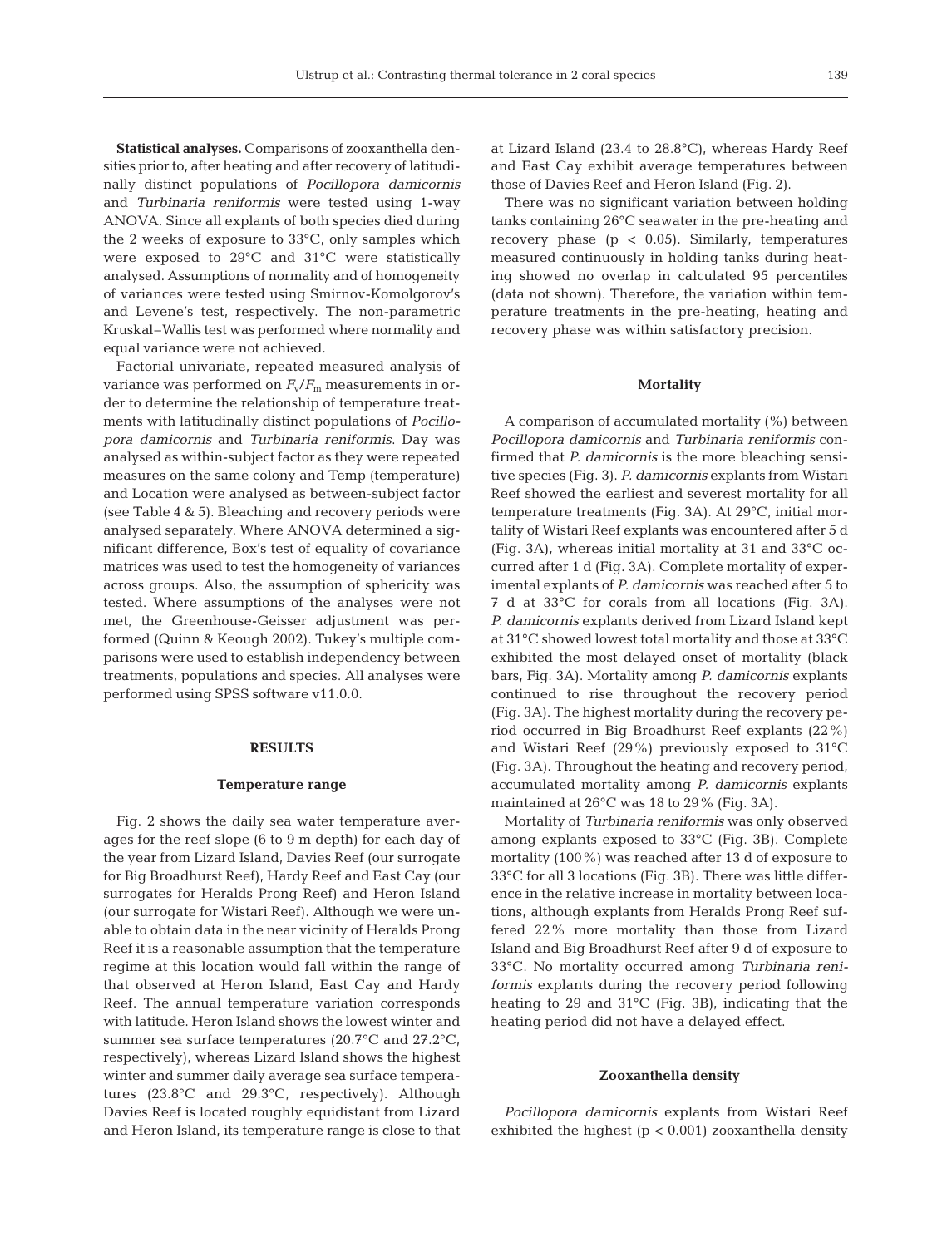

followed by Lizard Island and Broadhurst Reef (Wistari Reef > Lizard Island > Big Broadhurst Reef; Table 2). Zooxanthella density of control explants of *P. damicornis* from Big Broadhurst Reef exposed to 26°C increased significantly  $(p < 0.05)$  throughout the experimental period (Table 2). No density counts are available for explants exposed to 33°C as they all died. *P. damicornis* explants from Wistari Reef showed a sig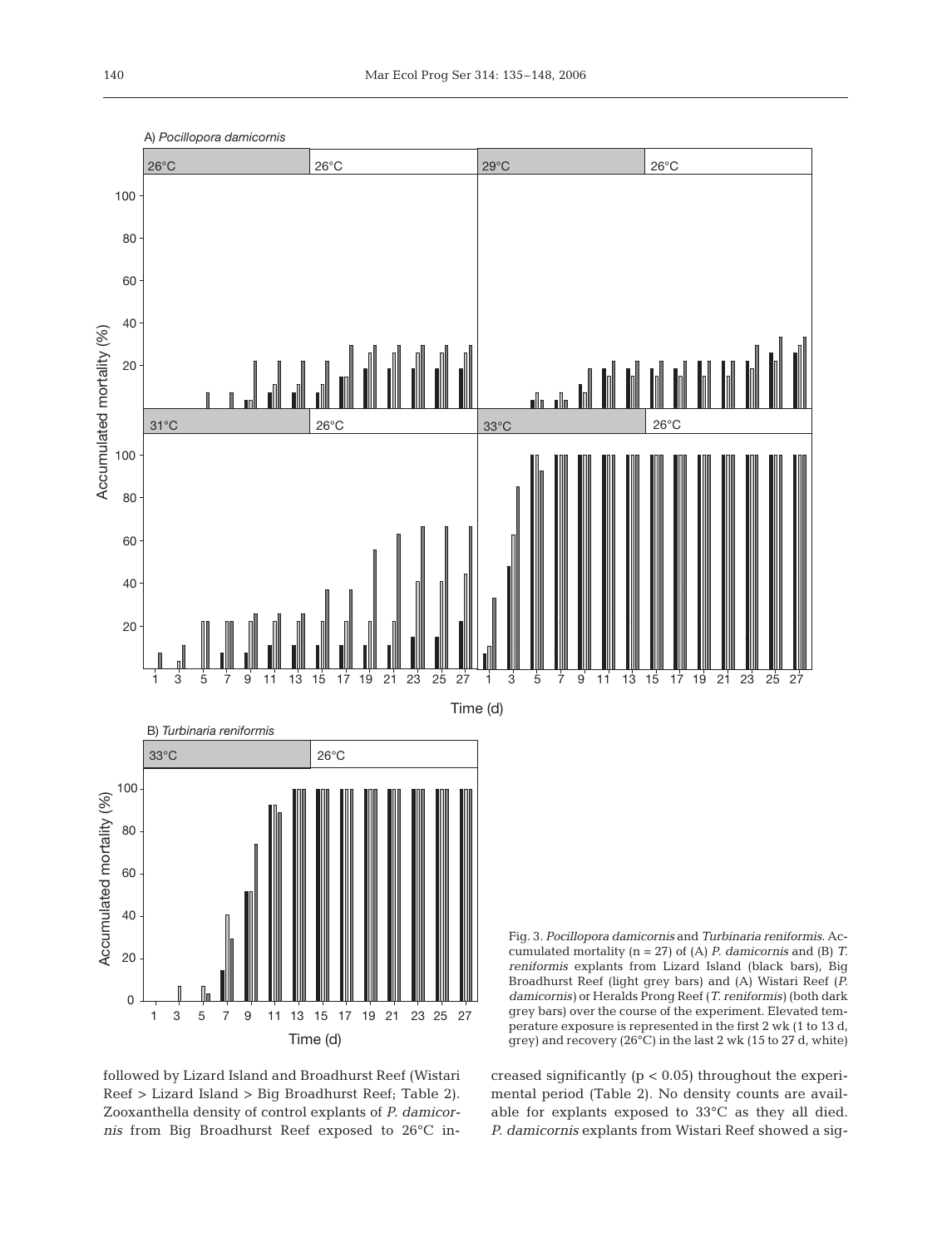nificant decline in zooxanthella densities when exposed to 31°C, as well as after the following recovery period (Fig. 4A). No significant change in zooxanthella density was observed between the

heating and recovery period for all geographically distinct populations exposed to both 29 and 31°C (Fig. 4A).

No decline in zooxanthella density in control explants of *Turbinaria reniformis* was observed during the experimental period (Table 2). The decline in zooxanthella density in *T. reniformis* explants from all populations was significant after exposure to 31°C (Fig. 4B). Zooxanthella density in Lizard Island explants following recovery from 29°C was significantly greater (p < 0.05) than before experimental elevation of the temperature (Fig 4B). Of all explants exposed to 31°C only those from Lizard Island showed zooxanthella densities similar to pre-heating levels (Fig. 4B). Heralds Prong Reef explants exposed to 31°C showed the greatest decline in zooxanthella density including those measured after the recovery period.

Table 2. Zooxanthella density (numbers of cells  $\times$  10<sup>6</sup> cm<sup>-2</sup> surface area,  $\pm$  SE) of controls (26 $^{\circ}$ C) prior to experimental heating (*t* (d) = 0: 1 replicate in each of 3 bins of 4 experimental temperature tanks,  $n = 12$ ), after heating ( $t = 14$ : 1 replicate in each of 3 bins,  $n = 3$ ) and after recovery ( $t = 28$ : 1 replicate in each of 3 bins, n = 3) in northern (Lizard Island), central (Big Broadhurst Reef) and southern (*Pocillopora damicornis*, Wistari Reef; *Turbinaria reniformis*, Heralds Prong Reef) GBR. Asterisk indicates statistical significance. ns: not significant; –: not analysed

|               |          | t (d) Northern GBR Central GBR Southern GBR p-value |                  |                  |         |
|---------------|----------|-----------------------------------------------------|------------------|------------------|---------|
| P. damicornis | $\Omega$ | $0.54 \pm 0.06$                                     | $0.32 \pm 0.05$  | $1.01* \pm 0.01$ | < 0.001 |
|               | 14       | $0.52 \pm 0.01$                                     | $0.36 \pm 0.03$  | $0.53 \pm 0.02$  |         |
|               | 28       | $0.43 \pm 0.09$                                     | $0.91* \pm 0.08$ | $0.53 \pm 0.03$  |         |
| p-value       |          | ns                                                  | < 0.05           | ns               |         |
| T. reniformis | $\Omega$ | $0.59 \pm 0.08$                                     | $0.45 \pm 0.03$  | $0.43 \pm 0.05$  | ns      |
|               | 14       | $0.54 \pm 0.03$                                     | $0.42 \pm 0.01$  | $0.31 \pm 0.08$  |         |
|               | 28       | $0.37 \pm 0.04$                                     | $0.31 \pm 0.03$  | $0.35 \pm 0.03$  |         |
| p-value       |          | ns                                                  | ns               | ns               |         |



Fig. 4. *Pocillopora damicornis* and *Turbinaria reniformis*. Relative change (%) of zooxanthella density (10<sup>6</sup> cm<sup>-2</sup>) in relation to controls of (A) *P. damicornis* and (B) *T. reniformis* explants from Lizard Island (black bars), Big Broadhurst Reef (light grey bars) and Wistari Reef (*P. damicornis)* or Heralds Prong Reef (*T. reniformis)* (both dark grey bars) after 2 wk of exposure to elevated temperatures (29 and 31°C) and 2 wk of recovery. Significant differences were calculated by testing between sites at specific temperatures. Averages are shown (n = 3) including  $\pm$  SE bars. Significant differences (p < 0.05) are marked by an asterisk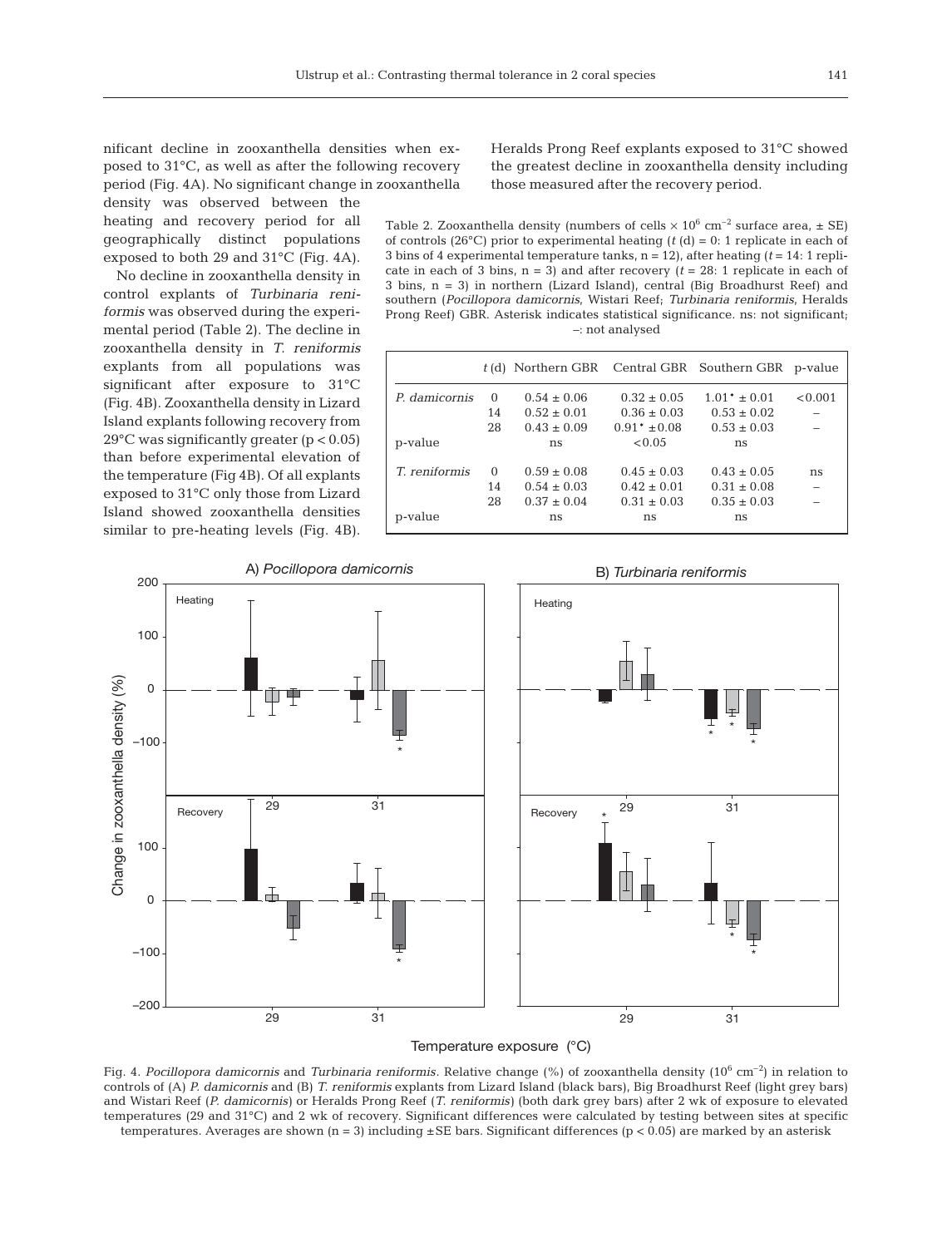# Photochemical efficiency  $(F_v/F_m)$

## *Pocillopora damicornis*

No significant differences were observed in initial  $F_v/F_m$  measurements between populations (Table 3). Control explants (26°C) showed variable change in  $F_v/F_m$  over time ranging between 2 and 29% during the 4 experimental wk (Fig. 5A[a]). No significant interactions between day and location were observed in the change of  $F_v/F_m$  measurements over time (p = 0.087, Table 4a) suggesting that the origin of explants did not influence the rate of bleaching in *Pocillopora damicornis*. However, the 3-way interaction between day, temperature and location ( $p < 0.001$ , Table 4a) and between subject analysis of temperature (p < 0.001, Table 4a) suggest that the experimental temperature exposure does influence decline in  $F_v/F_m$ measurements. Post hoc analysis identified differences in  $F_v/F_m$  measurements when explants were exposed to 31 and 33°C. Between subject analysis of

Table 3. Absolute photochemical efficiency  $(F_v/F_m \pm 1 \text{ SE}; \text{ n = 27})$  prior to experimental heating of explants in northern (Lizard Island), central (Big Broadhurst Reef) and southern (*Pocillopora damicornis*, Wistari Reef; *Turbinaria reniformis*, Heralds Prong Reef) GBR. Values with different superscript letters were significantly different; ns: not significant

*P. damicornis*  $0.684 \pm 0.008$   $0.667 \pm 0.008$   $0.663 \pm 0.006$  ns<br> *T. reniformis*  $0.606^a \pm 0.004$   $0.574^b \pm 0.009$   $0.635^c \pm 0.007$  < 0.0 *T. reniformis*  $0.606^a \pm 0.004$   $0.574^b \pm 0.009$   $0.635^c \pm 0.007$  <0.01

Northern GBR Central GBR Southern GBR p-value

| location showed significant differences at these tem-   |
|---------------------------------------------------------|
| peratures. Thus, post hoc analysis identified explants  |
| from Wistari Reef as being most sensitive to high       |
| temperature exposure $(5A[c,d])$ . Explants from Lizard |
| Island and Big Broadhurst Reef showed slower initial    |
| declines in $F_v/F_m$ than explants from Wistari Reef.  |
| However, explants from Lizard Island were the first to  |
| bleach completely after 5 d, whereas explants from      |
| Big Broadhurst and Wistari Reefs resisted complete      |
| bleaching for $7 d$ (Fig. $5A[d]$ ).                    |

Between subject analysis showed that the decline in  $F_v/F_m$  observed during the recovery period correlated with previous temperature exposure  $(p < 0.001)$ , Table 4b). The continual decline during the recovery period of explants exposed to 31°C (Fig. 5A[c]) was greatest in Wistari Reef explants (p < 0.001, Table 4a). Thus, at 31°C the sequence of bleaching susceptibility between *Pocillopora damicornis* populations was Wistari Reef > Big Broadhurst Reef > Lizard Island as indicated by the level of  $F_v/F_m$  at the end of the recovery period (Fig. 5A[c]).

## *Turbinaria reniformis*

All 3 populations showed initial significant differences (< 0.01) between populations in  $F_v/F_m$  (Table 3). Control explants (26°C) showed minimal change (both increases and decreases) in  $F_v/F_m$  over time ranging between 4 and 8% during the 4 experimental



Fig. 5. *Pocillopora damicornis* and *Turbinaria reniformis*. Average relative change (%) of photochemical efficiency (*F*v/*F*m) in relation to pre-bleaching responses (n = 27 ± 1 SE) of (A) *P. damicornis* and (B) *T. reniformis* explants from Lizard Island (solid circles), Big Broadhurst Reef (white circles) and Wistari Reef (*P. damicornis)* or Heralds Prong Reef (*T. reniformis)* (both triangles*)*. Two wk of (a) control and (b–d) bleaching treatments are shown (1 to 13 d, grey) followed by 2 wk of recovery (15 to 27 d, white)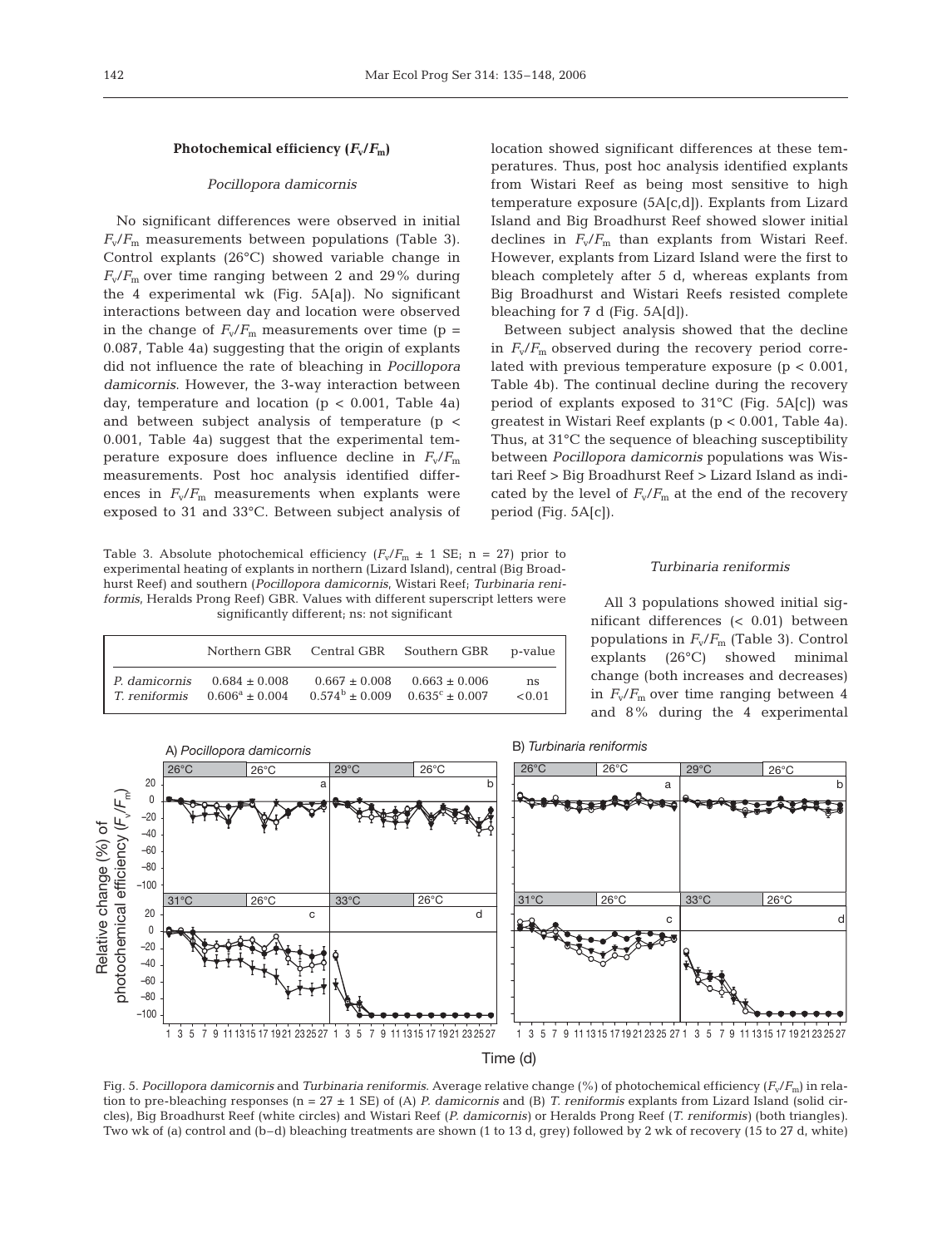Table 4. Univariate analyses of (a) heating and (b) recovery of *Pocillopora damicornis* testing the hypothesis that changes in *F*v/*F*<sup>m</sup> following a change in temperature are independent of sampling origin. Day (d, within-subject factor): 0, 1, 3, 5, 7, 9, 11, 13, 15, 17, 19, 21, 23, 25, 27 ; temperature (between-subject factor): 26, 29, 31, 33°C; location (between-subject factor): LI = Lizard Island, BBR = Big Broadhurst Reef, WR = Wistari Reef

| Source of variation                                                                                                              | <b>SS</b> | df               | df <sub>adj</sub> | <b>MS</b>              | $\boldsymbol{F}$ | $\mathbf{p}^{\text{a}}$ | Tukey's                                                         |
|----------------------------------------------------------------------------------------------------------------------------------|-----------|------------------|-------------------|------------------------|------------------|-------------------------|-----------------------------------------------------------------|
| a) ANOVA for repeated measures                                                                                                   |           |                  |                   |                        |                  |                         |                                                                 |
| Within subjects                                                                                                                  |           |                  |                   |                        |                  |                         |                                                                 |
| Day                                                                                                                              | 23.494    | 7                | 5.402             | 4.349                  | 171.043          | < 0.001                 | d1 > d3 > d9                                                    |
| $Day \times Location$                                                                                                            | 0.446     | 14               | 10.803            | $4.132 \times 10^{-2}$ | 1.625            | 0.087                   |                                                                 |
| $Day \times Temp$                                                                                                                | 22.733    | 21               | 16.205            | 1.403                  | 55.169           | < 0.001                 |                                                                 |
| $Day \times Temp \times Location$                                                                                                | 2.176     | 42               | 32.409            | $6.713 \times 10^{-2}$ | 2.640            | < 0.001                 |                                                                 |
| Between subjects                                                                                                                 |           |                  |                   |                        |                  |                         |                                                                 |
| Temp                                                                                                                             | 97.519    | 3                |                   | 32.506                 | 727.665          | < 0.001                 | $26^{\circ}$ C, $29^{\circ}$ C> $31^{\circ}$ C > $33^{\circ}$ C |
| Location                                                                                                                         | 1.270     | $\boldsymbol{2}$ |                   | 0.635                  | 14.210           | < 0.001                 | LI, BBR>WR                                                      |
| $Temp \times Location$                                                                                                           | 345       | 6                |                   | $5.753 \times 10^{-2}$ | 1.288            | 0.262                   |                                                                 |
| b) ANOVA for repeated measures                                                                                                   |           |                  |                   |                        |                  |                         |                                                                 |
| Within subjects                                                                                                                  |           |                  |                   |                        |                  |                         |                                                                 |
| Day                                                                                                                              | 2.268     | 7                | 5.739             | 0.395                  | 13.291           | < 0.001                 | d15>d17>d23>d25>d27                                             |
| $Day \times Location$                                                                                                            | 0.524     | 14               | 11.478            | $4.567 \times 10^{-2}$ | 1.535            | 0.109                   |                                                                 |
| $Day \times Temp$                                                                                                                | 3.520     | 21               | 17.217            | 0.204                  | 6.870            | < 0.001                 |                                                                 |
| $Day \times Temp \times Location$                                                                                                | 1.616     | 42               | 34.434            | $4.694 \times 10^{-2}$ | 1.577            | 0.018                   |                                                                 |
| Between subjects                                                                                                                 |           |                  |                   |                        |                  |                         |                                                                 |
| Temp                                                                                                                             | 149.893   | 3                |                   | 49.964                 | 924.336          | < 0.001                 | $26^{\circ}$ C> $29^{\circ}$ C> $31^{\circ}$ C                  |
| Location                                                                                                                         | 1.657     | $\boldsymbol{2}$ |                   | 0.828                  | 15.323           | < 0.001                 | LI, BBR>WR                                                      |
| $Temp \times Location$                                                                                                           | 16.865    | 6                |                   | 0.894                  | 16.531           | < 0.001                 |                                                                 |
| <sup>a</sup> Lower bound p-values are calculated by adjusting the degrees of freedom for the test by multiplying by the smallest |           |                  |                   |                        |                  |                         |                                                                 |

possible Greenhouse-Geisser adjustment (Quinn & Keough 2002)

weeks (Fig. 5B[a]). Significant 2- and 3-way interactions were observed between day, location and temperature during bleaching and recovery (p < 0.001, Table 5a,b). Between subject analysis and Tukey's post hoc test showed that changes in  $F_v/F_m$  over time of 26 and 29°C was similar, whereas 31 and 33°C showed progressively greater declines of  $F_v/F_m$  (p < 0.001, Table 5a). After 9 d, Big Broadhurst and Heralds Prong Reef explants showed a greater decline than Lizard Island explants (Fig. 5B[c]). By the end of the 31°C exposure period, Big Broadhurst Reef explants showed the greatest decline followed by Heralds Prong Reef explants (Fig. 5B[c], Table 5a). All *Turbinaria reniformis* explants survived heating to 33°C for 11 d (Fig. 5B[d]) and thus showed a less rapid decline in *F*v/*F*<sup>m</sup> compared to *Pocillopora damicornis* (Fig. 5A[d]).

No further decline in *F*v/*F*<sup>m</sup> of *Turbinaria reniformis* explants exposed to 26, 29 and 31°C was observed during recovery (Fig. 5B[a–c]). Between subject analysis of temperature showed a significant difference between recovery at different temperatures. Tukey's post hoc test identified the recovery as being correlated to previous temperature exposure (p < 0.001, Table 5b). Explants from Lizard Island showed the most rapid recovery followed by explants from Heralds Prong Reef (p < 0.001, Table 5b, Fig. 5B[c]).

## **Genotyping of zooxanthellae**

The results show that colonies used to examine bleaching sensitivity harboured predominantly *Symbiodinium* strain C1, except for *Turbinaria reniformis* explants from Lizard Island which were dominated by *Symbiodinium* clade D. *Pocillopora damicornis* colonies collected from all sites along the latitudinal gradient were dominated by *Symbiodinium* clade C, specifically, the C1 strain as described in van Oppen et al. (2001), GenBank Accession # AY457958 (Table 1). The faint gel bands observed in this study using SSCP analysis represented a minimum of 5 to 10% relative abundance of zooxanthella strains present in the sample (Fabricius et al. 2004). Thus, *Symbiodinium* clade D (Genbank Accession # AY327073) co-occurred with clade C in upper and lower surfaces of 2 colonies from Noreaster and Ribbon Reef # 5, 3 colonies from Big Broadhurst Reef and 4 colonies from Lizard Island. One *P. damicornis* colony at Lizard Island was found to harbour clade A zooxanthellae in both upper and lower surfaces in addition to clade C. In this colony, clade A (GenBank Accession # AF380513) was the dominant type. None of the sampled colonies exhibited any intra-colony differences in zooxanthella types between upper and lower surfaces.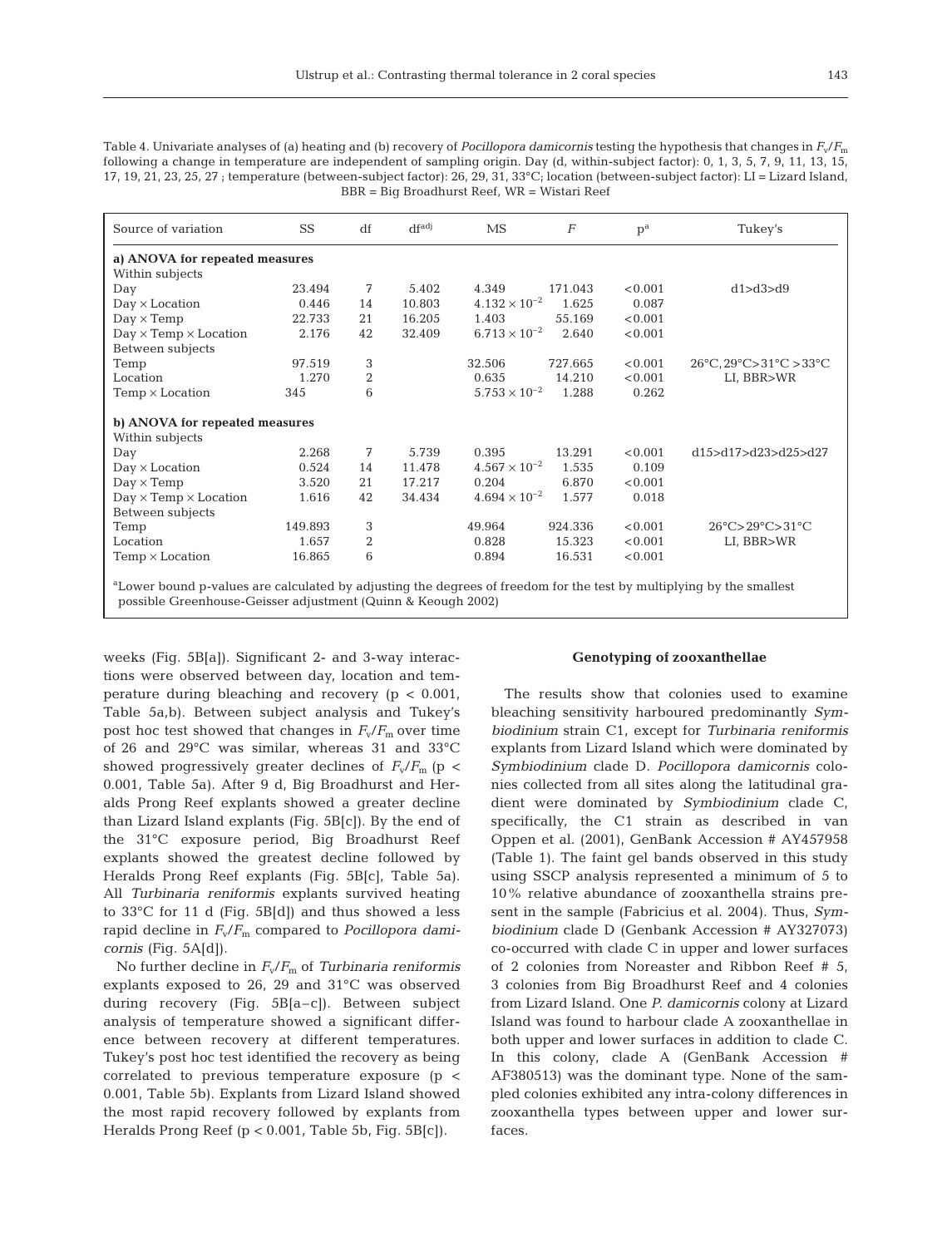|                                   |         | df | df <sub>adj</sub> | MS                     | $\overline{F}$ | $p^a$   | Tukey's                                                         |
|-----------------------------------|---------|----|-------------------|------------------------|----------------|---------|-----------------------------------------------------------------|
| a) ANOVA for repeated measures    |         |    |                   |                        |                |         |                                                                 |
| Within subjects                   |         |    |                   |                        |                |         |                                                                 |
| Day                               | 14.720  | 7  | 4.661             | 3.158                  | 302.277        | < 0.001 | d1>d5>d7>d9>d11>d13                                             |
| $Day \times Location$             | 0.376   | 14 | 9.322             | $4.037 \times 10^{-2}$ | 3.864          | < 0.001 |                                                                 |
| $Day \times Temp$                 | 16.078  | 21 | 13.984            | 1.150                  | 110.054        | < 0.001 |                                                                 |
| $Day \times Temp \times Location$ | 1.011   | 42 | 27.967            | $3.614 \times 10^{-2}$ | 3.459          | < 0.001 |                                                                 |
| Between subjects                  |         |    |                   |                        |                |         |                                                                 |
| Temp                              | 46.624  | 3  |                   | 15.541                 | 1106.12        | < 0.001 | $26^{\circ}$ C, $29^{\circ}$ C> $31^{\circ}$ C > $33^{\circ}$ C |
| Location                          | 1.114   | 2  |                   | 0.557                  | 39.654         | < 0.001 | LI, HPR>BBR                                                     |
| $Temp \times Location$            | 0.257   | 6  |                   | $4.283 \times 10^{-2}$ | 3.048          | < 0.001 |                                                                 |
| b) ANOVA for repeated measures    |         |    |                   |                        |                |         |                                                                 |
| Within subjects                   |         |    |                   |                        |                |         |                                                                 |
| Day                               | 0.538   | 7  | 5.312             | 0.101                  | 33.596         | < 0.001 | d15 <d17<d19<d25<d27< td=""></d17<d19<d25<d27<>                 |
| $Day \times Location$             | 0.115   | 14 | 10.625            | $1.084 \times 10^{-2}$ | 3.596          | < 0.001 |                                                                 |
| $Day \times Temp$                 | 0.779   | 21 | 15.937            | $4.889 \times 10^{-2}$ | 16.225         | < 0.001 |                                                                 |
| $Day \times Temp \times Location$ | 0.245   | 42 | 31.874            | $7.682 \times 10^{-3}$ | 2.549          | < 0.001 |                                                                 |
| Between subjects                  |         |    |                   |                        |                |         |                                                                 |
| Temp                              | 148.110 | 3  |                   | 49.370                 | 5009.194       | < 0.001 | $26^{\circ}$ C> $29^{\circ}$ C> $31^{\circ}$ C                  |
| Location                          | 1.850   | 2  |                   | 0.925                  | 93.865         | < 0.001 | LI > HPR > BBR                                                  |
| $Temp \times Location$            | 1.085   | 6  |                   | 0.181                  | 18.353         | < 0.001 |                                                                 |

Table 5. Univariate analyses of (a) heating and (b) recovery of *Turbinaria reniformis* testing the hypothesis that changes in *F*v/*F*<sup>m</sup> following a change in temperature are independent of sampling origin. Day (d, within-subject factor): 0, 1, 3, 5, 7, 9, 11 13, 15, 17, 19, 21, 23, 25, 27; temperature (between-subject factor): 26, 29, 31, 33°C; location (between-subject factor): LI = Lizard Island, BR = Big Broadhurst Reef, HPR = Heralds Prong Reef

The 6 northernmost populations of *Turbinaria reniformis* (Lizard Island, Ribbon Reef # 5, Pickersgill Reef, Elford Reef, Flora Reef, Noreaster Reef) were dominated by clade D (GenBank Accession # AY327073) zooxanthellae, with *Symbiodinium* C1 being present at low abundances in both upper and lower parts of all colonies. At Percy Island, all *T. reniformis* colonies harboured predominantly strain C1 except for one which harboured mainly clade D. At Heralds Prong Reef all colonies harboured mainly strain C1 but in 6 of the colonies low abundances of clade D were also detected. *Symbiodinium* C1 was the only detectable zooxanthella type in colonies from all other sites. The distribution of zooxanthellae did not correspond with shelf position (Table 1).

## **DISCUSSION**

In this study, we have documented intra-specific differences in bleaching sensitivity of 2 coral species (*Pocillopora damicornis* and *Turbinaria reniformis*) from 3 geographically distinct locations along a latitudinal gradient of the GBR. The 2 coral taxa show distinct depth distributions (K. E. Ulstrup, R. Berkelmans, M. J. H. van Oppen pers. obs.) and are also likely to possess distinct host attributes not assessed in this

study, which may influence their thermal tolerance. The results show that the temperature history (Fig. 2) and geographic distribution of zooxanthellae is of great importance to the bleaching sensitivity of corals and that even very bleaching resistant corals such as *T. reniformis* are photochemically sensitive to heat stress (Fig. 5B). Despite the fact that the coral genus *Turbinaria* has been shown to be one of the least susceptible taxa during natural bleaching events (Marshall & Baird 2000), our experimental results show that the difference in susceptibility between *T. reniformis* and a sensitive species like *P. damicornis* is less than 2°C and may even be less than 1°C for a 2 wk exposure. However, it should be noted that the rate of thermal ramping of 0.2°C/h is faster than what corals are likely to experience in a natural setting, which may have influenced the measured difference in bleaching susceptibility between these 2 species.

We have shown genetic differences in the geographic distribution of the zooxanthella communities in *Pocillopora damicornis* and *Turbinaria reniformis*. The bleaching sensitivity of both *P. damicornis* and *T. reniformis* corresponded with the relative presence and dominance of clade D zooxanthellae. Although bleaching sensitivity in *P. damicornis* also corresponds to latitude, this does not appear to be the case for *T. reniformis*. This result reinforces the notion that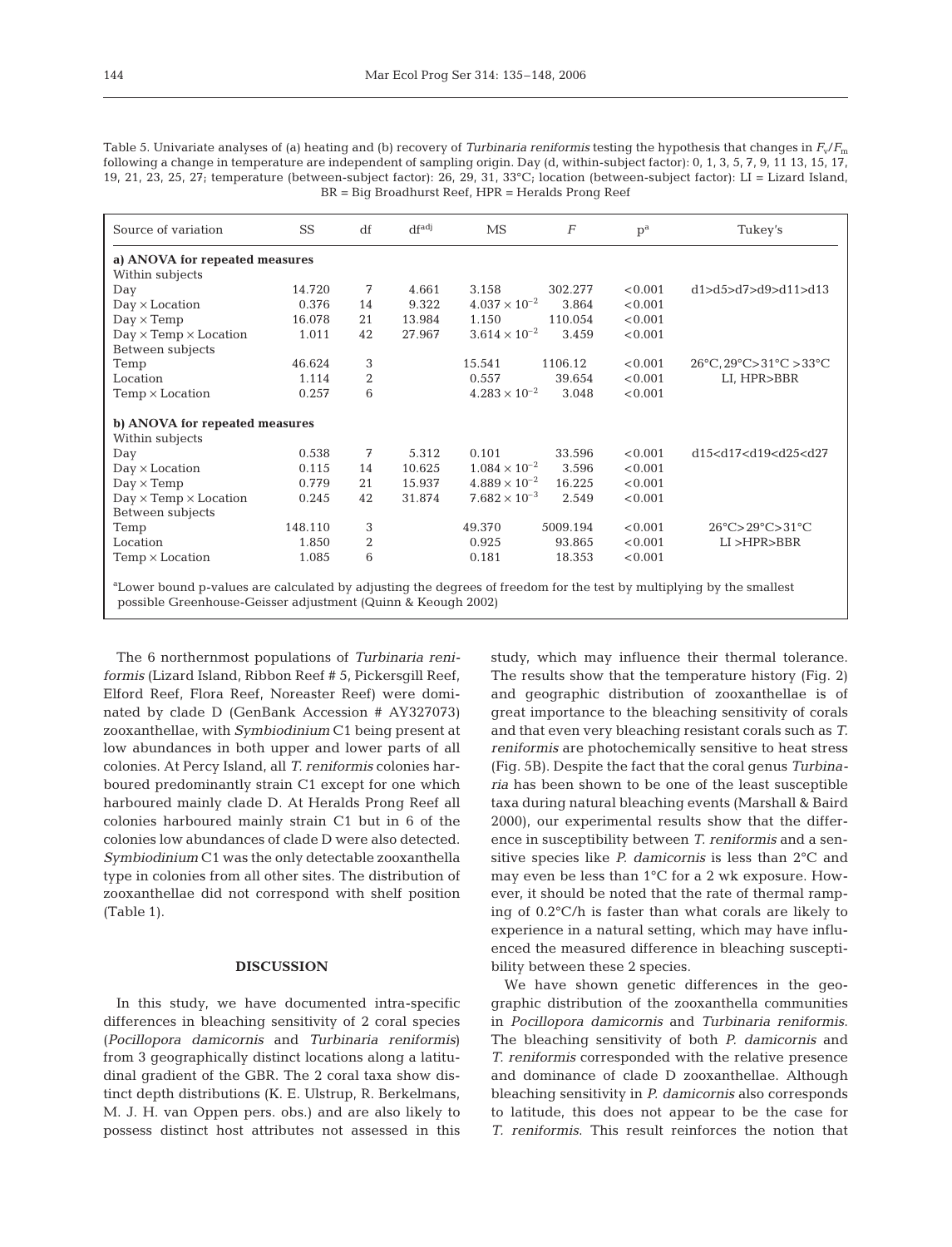temperature tolerance in some coral species may be driven by symbiont type and perhaps to a lesser extent by host biochemistry. Thus, this study provides support to functional differences existing among zooxanthella types whose traits are conferred upon the physiology of the coral host.

#### **Local adaptation and phenotypic plasticity**

*Pocillopora damicornis* has been affected by bleaching worldwide and has often served as an experimental species for studies of coral physiology in relation to bleaching (Glynn & D'Croz 1990, D'Croz & Maté 2004, Hill et al. 2004, Ralph et al. 2005). Glynn & D'Croz (1990) found colonies of *P. damicornis* from an upwelling area in the Gulf of Panama to undergo greater bleaching at 30°C in controlled experiments than the same species from the non-upwelling Gulf of Chiriqui, where ambient temperatures were higher and more stable. Our data confirm that *P. damicornis* colonies are highly sensitive to elevated temperatures and that adaptation to local temperatures (Fig. 2) influences their bleaching resistance, as latitudinal differences in bleaching sensitivity were maintained after laboratory acclimation. Thus, corals pre-exposed to high temperature (i.e. low latitude: Lizard Island) were less sensitive to the experimental temperature treatments and corals accustomed to relatively lower temperature (i.e. high latitude: Wistari Reef) bleached earlier and more severely (Fig. 5A). Lizard Island and Ribbon # 5 in the northern section of the GBR and Big Broadhurst Reef in the central section of the GBR showed low abundance of clade D in some explants (Table 1) suggesting potential capacity for symbiont shuffling (i.e. changes in the relative abundance of different zooxanthella types present inside the host tissues (Baker 2003)) in response to elevated temperatures. The pattern however is not consistent throughout the northern section of the GBR suggesting that factors other than temperature are driving symbiont selection.

The populations of *Turbinaria reniformis* showed less sensitivity to elevated temperature than *Pocillopora damicornis* (Fig. 5). Temperature resistance in *T. reniformis* corresponded with the presence of clade D symbionts (Table 1). The most bleaching resistant population (Lizard Island) showed dominance of clade D symbionts, followed by explants from Heralds Prong Reef which harboured clade D symbionts at a lower abundance than strain C1 and explants from Big Broadhurst Reef which did not show any presence of clade D symbionts (Table 1). This suggests that clade D symbionts are selected for in populations exposed to high temperatures, such as found in the northern GBR.

Baker et al. (2004) found that the abundance of clade D symbionts was high at locations where recent bleaching had occurred. Also, van Oppen et al. (2005) found that several *Acropora millepora* populations in the southern section of the GBR, which had bleached in 2002, showed an increased abundance of clade D since this bleaching event. The co-occurrence of genetically distinct symbionts in *T. reniformis* among reefs on the southern GBR (Heralds Prong Reef and Percy Island, Table 1) might thus be due to past bleaching events on these reefs.

### **Mortality**

Both species showed 100% mortality when exposed to 33°C (*Pocillopora damicornis* after 5 to 7 d depending on location and *Turbinaria reniformis* after 13 d) (Fig. 3). Persistent exposure to 33°C was beyond the bleaching resistance capacity of both corals in our experiment. However, corals may show greater resistance during natural thermal events, during which thermal maxima are achieved more slowly, providing greater time for acclimatization of the holobiont. The corals were collected in the austral winter. It is possible that corals show greater resistance to heat stress if they are experimentally tested in summer when acclimated to higher temperature (Brown et al. 2002). Indeed, Berkelmans & Willis (1999) found that the winter bleaching threshold of *P. damicornis* on the GBR was 1°C lower than the summer threshold for this species and proposed that the winter temperature bleaching threshold of 31 to 32°C was a reliable predictor of subsequent mortality.

### **Zooxanthella density**

Significant declines in zooxanthella densities were not observed after exposure to 29°C in either species from any of the populations examined (Fig. 4). However, the variation in zooxanthella density was generally greater in *Pocillopora damicornis* explants (Fig. 4A) than in *Turbinaria reniformis* explants (Fig. 4B). This suggests that the number of replicates examined was insufficient to detect differences which might have been present between control and experimental explants.

Corals have been found to exhibit increased host respiration in relation to photosynthesis at lower sea temperatures (Coles & Jokiel 1977). In order to compensate for loss of photosynthates, corals may increase the number of zooxanthellae inside their tissues. Prior to experimental treatment the highest zooxanthella densities in *Pocillopora damicornis* were found at Wistari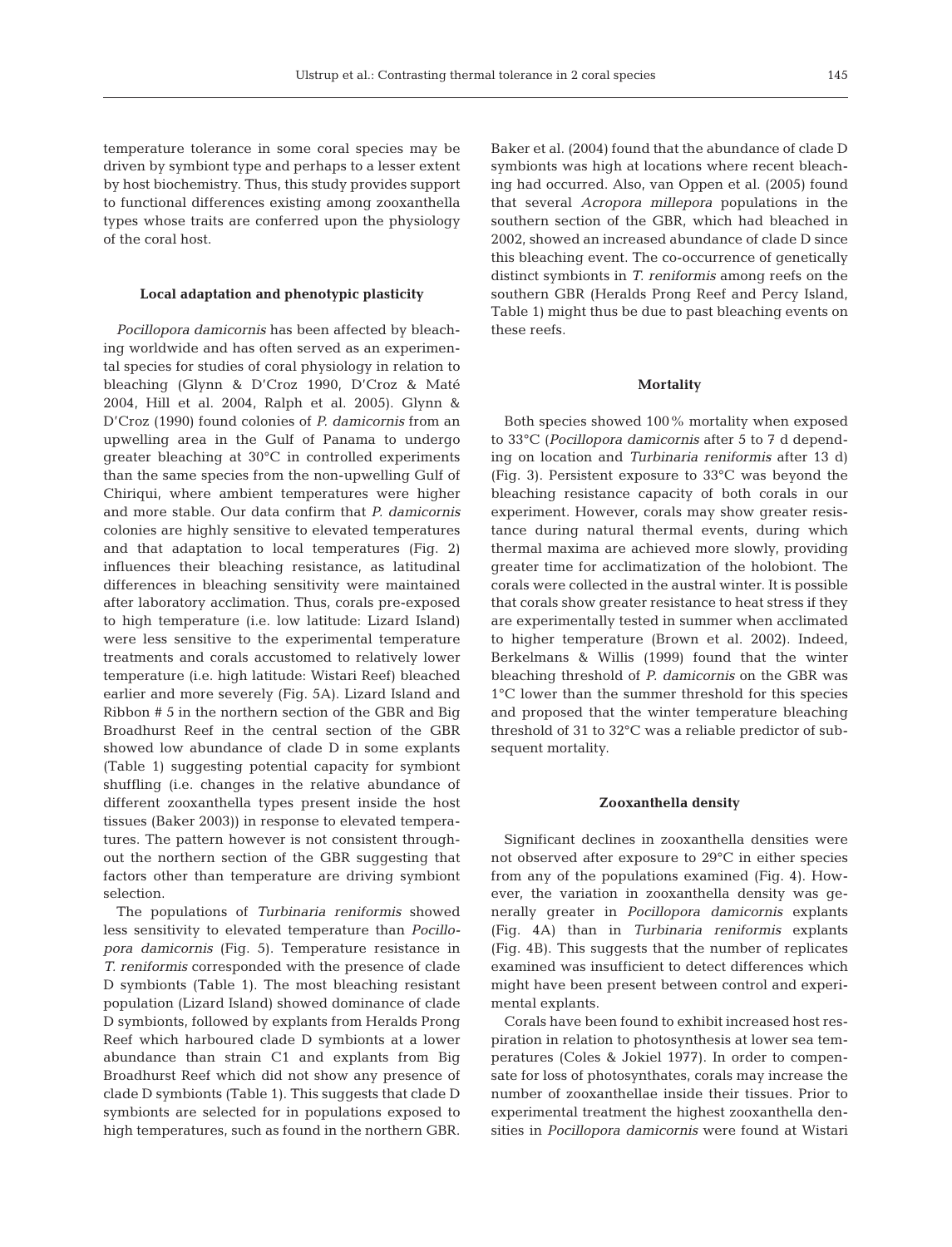Reef (Table 2). Wistari Reef explants also showed the largest relative decrease in zooxanthella density as observed after exposure to 31°C (Fig. 4A), possibly due to their thermal history of lower temperatures (Fig. 2) than explants from Big Broadhurst Reef and Lizard Island.

All populations of *Turbinaria reniformis* were sensitive to exposure to 31°C but only explants from Lizard Island returned to pre-bleaching levels of zooxanthella density during recovery (Fig. 4B). This possibly reflects the degree of damage incurred during the period of exposure to elevated temperatures, which was not as severe in explants from Lizard Island as in explants from Big Broadhurst Reef and Heralds Prong Reef as indicated by measurements of photochemical efficiency  $(F_v/F_m; Fig. 5B)$ .

#### **Photochemical efficiency**

Decreased photochemical efficiency  $(F_v/F_m)$  is an indication of PSII inactivation and has typically been found to follow the onset of bleaching (Hoegh-Guldberg & Smith 1989). Both species of coral showed a decline in  $F_v/F_m$  over 14 d of elevated temperature at 31 and 33°C relative to that observed at the control temperature (Fig. 5). However, the variance in photochemical decline was greater for *Pocillopora damicornis* (Fig. 5A) than for *Turbinaria reniformis* (Fig. 5B) indicating less intra-specific stability of the holobiont. During the recovery period after exposure to 31°C, the  $F_v/F_m$  response of *P. damicornis* colonies from Big Broadhurst Reef and Wistari Reef continued to decline (Fig. 5A[c]), whereas *T. reniformis* colonies showed signs of recovery after 3 d and were able to revert the photoinactivation observed during the period of elevated temperature exposure (Fig. 5B[c]). The duration of bleaching may cause a bleaching sensitive species such as *P. damicornis* to lose its ability to recover due to irreparable damage to the PSII (Hill et al. 2004). However, a prolonged recovery period could result in an increase in the  $F_v/F_m$  signal as the photosynthetic apparatus is repaired (Warner et al. 1999).

## **Symbiont selection**

*Pocillopora damicornis* explants were all dominated by *Symbiodinium* type C1. The presence of similar *Symbiodinium* communities in geographically distinct populations of *P. damicornis* suggests that this coralalgal association is physiologically compatible with near average summer temperature conditions. This specificity may be advantageous during normal conditions but may also be sub-optimal during extreme temperatures caused by climate change. Limited gene flow from *P. damicornis* populations adapted to different temperature regimes (Ayre & Hughes 2000) may drive populations to relatively higher temperature tolerance through local adaptation. None of the *P. damicornis* populations exhibited dominance of the more heat tolerant *Symbiodinium* clade D. However, a small number of *P. damicornis* colonies at 3 out of 6 northern sites and Big Broadhurst Reef in the central section of the GBR exhibited low abundances of clade D in relation to strain C1 (Table 1). Thus, the presence of clade D does not correspond well with latitude, which suggests that *P. damicornis* on the GBR exhibits limited plasticity in its selection for symbionts.

The distribution of genetically distinct symbionts in experimental populations of *Turbinaria reniformis* corresponds with  $F_v/F_m$  measurements, suggesting that clade D symbionts are physiologically more robust than C1 symbionts during exposure to elevated temperatures (Table 1, Fig. 5). Given that clade D symbionts have been found to be thermo-tolerant (Glynn et al. 2001, Baker et al. 2004, Fabricius et al. 2004, Rowan 2004), reef regions containing this group of symbionts may form source populations for the colonisation of disturbed reefs. Only very low levels of gene flow have been found to be necessary to permit the spread of advantageous genotypes (Morjan & Rieseberg 2004). The spread of clade D symbionts could thus provide a means to withstand severe future reef degradation due to bleaching in corals which exhibit flexibility in their symbiont preference, although an ecological cost may be associated with shuffling to a different type of zooxanthella (Little et al. 2004).

## **CONCLUSIONS**

We found that the bleaching sensitivity and recovery of *Pocillopora damicornis* corresponded with latitude i.e. high-latitude corals bleached prior to and at lower temperatures than low-latitude corals. The 2 coral taxa showed different affinities for distinct zooxanthella genotypes. Although the northern and central experimental populations of *P. damicornis* harboured low abundances of clade D in some explants, we believe that the observed latitudinal difference in bleaching sensitivity suggests that the role of symbiont shuffling is inferior to that of local adaptation in this species. In contrast, the bleaching response of *Turbinaria reniformis* did not correspond with latitude but with the presence of thermo-tolerant clade D symbionts. Thus, corals which did not harbour detectable levels of *Symbiodinium* clade D were most sensitive to temperature elevation, irrespective of local temperature regimes.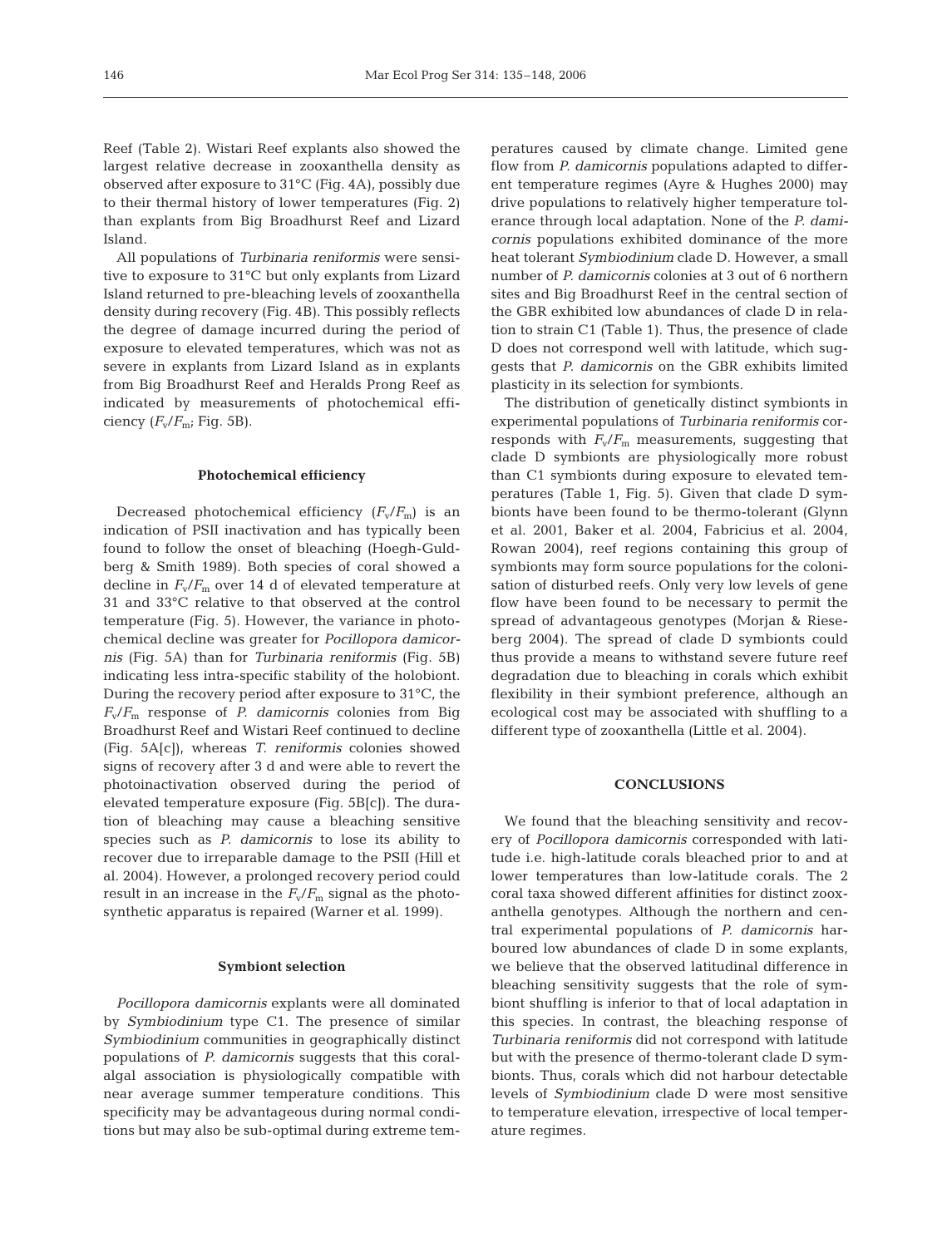*Acknowledgements.* We thank Dr. B. Kelaher (University of Technology, Sydney) for statistical advice. We also acknowledge the support provided by the Department of Environmental Science, UTS, and thank 3 anonymous reviewers for their valuable comments. Neal Cantin kindly provided *Pocillopora damicornis* samples from Magnetic Island. The research was funded by AIMS and the National Geographic Society. Coral collections were made under the GBRMPA permit number G03/9322.1. This is contribution number 205 from the Institute of Water and Resource Management (IWERM).

## LITERATURE CITED

- Ayre DJ, Hughes TP (2000) Genotypic diversity and gene flow in brooding and spawning corals along the Great Barrier Reef, Australia. Evolution 54:1590–1605
- Baker AC (2001) Ecosystems reef corals bleach to survive change. Nature 411:765–766
- Baker AC (2003) Flexibility and specifity in coral-algal symbiosis: diversity, ecology, and biogeography of *Symbiodinium*. Annu Rev Ecol Evol Syst 34:661–89
- Baker AC, Starger C J, McClanahan TR, Glynn PW (2004) Corals' adaptive response to climate. Nature 430:741
- Berkelmans R (2002) Time-integrated thermal bleaching thresholds of reefs and their variation on the Great Barrier Reef. Mar Ecol Prog Ser 229:73–82
- Berkelmans R, Oliver JK (1999) Large-scale bleaching of corals on the Great Barrier Reef. Coral Reefs 18:55–60
- Berkelmans R, Willis B (1999) Seasonal and local spatial patterns in the upper thermal limits of corals on the inshore Central Great Barrier Reef. Coral Reefs 18:55–60
- Berkelmans R, De'ath G, Kininmonth S, Skirving WJ (2004) A comparison of the 1998 and 2002 coral bleaching events on the Great Barrier Reef: Spatial correlation, patterns and predictions. Coral Reefs 23:74–83
- Brown BE, Downs CA, Dunne RP, Gibb SW (2002) Exploring the basis of thermotolerance in the reef coral *Goniastrea aspera*. Mar Ecol Prog Ser 242:119–129
- Coles SL, Jokiel PL (1977) Effects of temperature on photosynthesis and respiration in hermatypic corals. Mar Biol 43:209–216
- Coles SL, Jokiel PL, Lewis CR (1976) Thermal tolerance in tropical versus subtropical Pacific reef corals. Pac Sci 30(2):159–166
- D'Croz LD, Maté JL (2004) Experimental responses to elevated water temperature in genotypes of the reef coral *Pocillopora damicornis* from upwelling and non-upwelling environments in Panama. Coral Reefs 23 (4):473–483
- Fabricius KE, Mieog JC, Colin PL, Idip D, van Oppen MJH (2004) Identity and diversity of coral endosymbionts (zooxanthellae) from 3 Palauan reefs with contrasting bleaching, temperature and shading histories. Mol Ecol 13: 2445–2458
- Glynn PW, D'Croz LD (1990) Experimental evidence for high temperature stress as the cause of El Niño-coincident coral mortality. Coral Reefs 8:181–191
- Glynn PW (1996) Coral reef bleaching: fact, hypothesis and implications. Global Change Biology 2(6):495–509
- Glynn PW, Mate JL, Baker AC (2001) Coral bleaching and mortality in Panama and Equador during the 1997–1998 El Nino-Southern Oscillation event: Spatial/temporal patterns and comparisons with the 1982–1983 event. Bull Mar Sci 69(1):79–109
- Hill R, Larkum AWD, Frankart C, Kühl M, Ralph PJ (2004) Loss of functional Photosystem II reaction centres in zooxanthellae of coral exposed to bleaching conditions: using

fluorescence rise kinetics. Photosynth Res 82:59–72

- Hoegh-Guldberg O (1999) Climate change, coral bleaching and the future of the world's coral reefs. Mar Freshw Res 50:839–866
- Hoegh-Guldberg O, Salvat B (1995) Periodic mass bleaching of reef corals along the outer reef slope in Moorea, French Polynesia. Mar Ecol Prog Ser 121:181–190
- Hoegh-Guldberg O, Smith GJ (1989) The effect of sudden changes in temperature, light and salinity on the population density and export of zooxanthellae from the reef corals *Stylophora pistillata* (Esper) and *Seriatopora hystrix* (Dana). J Exp Mar Biol Ecol 129:279–303
- IPCC (Intergovernmental Panel on Climate Change) (2001) Technical Summary of the Working Group I report. IPCC, Third Assessment Report, Cambridge
- Jones RJ, Hoegh-Guldberg O, Larkum AWD, Schreiber U (1998) Temperature-induced bleaching of corals begins with impairment of the  $CO<sub>2</sub>$  fixation mechanism in zooxanthellae. Plant Cell Environ 21:1219–1230
- Little AF, van Oppen MJH, Willis BL (2004) Flexibility in algal endosymbioses shapes growth in reef corals. Science 304: 1492–1494
- Loh WKW, Loi T, Carter D, Hoegh-Guldberg O (2001) Genetic variability of the symbiotic dinoflagellates from the wide ranging coral species *Seriatopora hystrix* and *Acropora longicyathus* in the Indo-West Pacific. Mar Ecol Prog Ser 222:97–107
- Loya Y, Sakai K, Yamazoto K (2001) The winner and the losers. Ecol Let 4:122–131
- Marshall PA, Baird AH (2000) Bleaching of corals on the Great Barrier Reef: differential susceptibilities among taxa. Coral Reefs 19:155–163
- Morjan CL, Rieseberg LH (2004) How species evolve collectively: implications of gene flow and selection for the spread of advantageous alleles. Mol Ecol 13:1341–1356
- Muscatine L (1990) The role of symbiotic algae in carbon and energy flux in reef corals. In: Dubinsky Z (ed) Ecosystems of the world: coral reefs. Elsevier, Amsterdam, p 75–87
- Quinn GP, Keough MJ (2002) Experimental design and data analysis for biologists. Cambridge University Press, Cambridge, Chapter 10
- Ralph PJ, Gademann R, Larkum AWD (2001) Zooxanthellae expelled from bleached corals at 33°C are photosynthetically competent. Mar Ecol Prog Ser 220:163–168
- Ralph PJ, Schreiber U, Gademann R, Kuhl M, Larkum AWD (2005) Coral photobiology studied with a new imaging pulse amplitude modulated fluorometer. J Phycol 41(2): 335–342
- Rodriguez-Lanetty M, Loh W, Carter D, Hoegh-Guldberg O (2001) Latitudinal variability in symbiont specificity within the widespread scleractinian coral *Plesiastrea versipora*. Mar Bio 138:1175–1181
- Rowan R (2004) Thermal adaptation in reef coral symbionts Nature 430:742
- Rowan R, Knowlton N, Baker A, Jara J (1997) Landscape ecology of algal symbionts creates variation in episodes of coral bleaching. Nature 388:265–269
- Savage AM, Trapido-Rosenthal H, Douglas AE (2002) On the functional significance of molecular variation in *Symbiodinium*, the symbiotic algae of Cnidaria: photosynthetic response to irradiance. Mar Eco Prog Ser 244:27–37
- Schreiber U (2004) Pulse-amplitude-modulation (PAM) fluorometry and saturation pulse method: an overview. In: Papageorgiou GC, Govindjee (eds) Chlorophyll fluorescence: a signature of photosynthesis. Kluwer Academic Publishers, Dordrecht, p 279–319